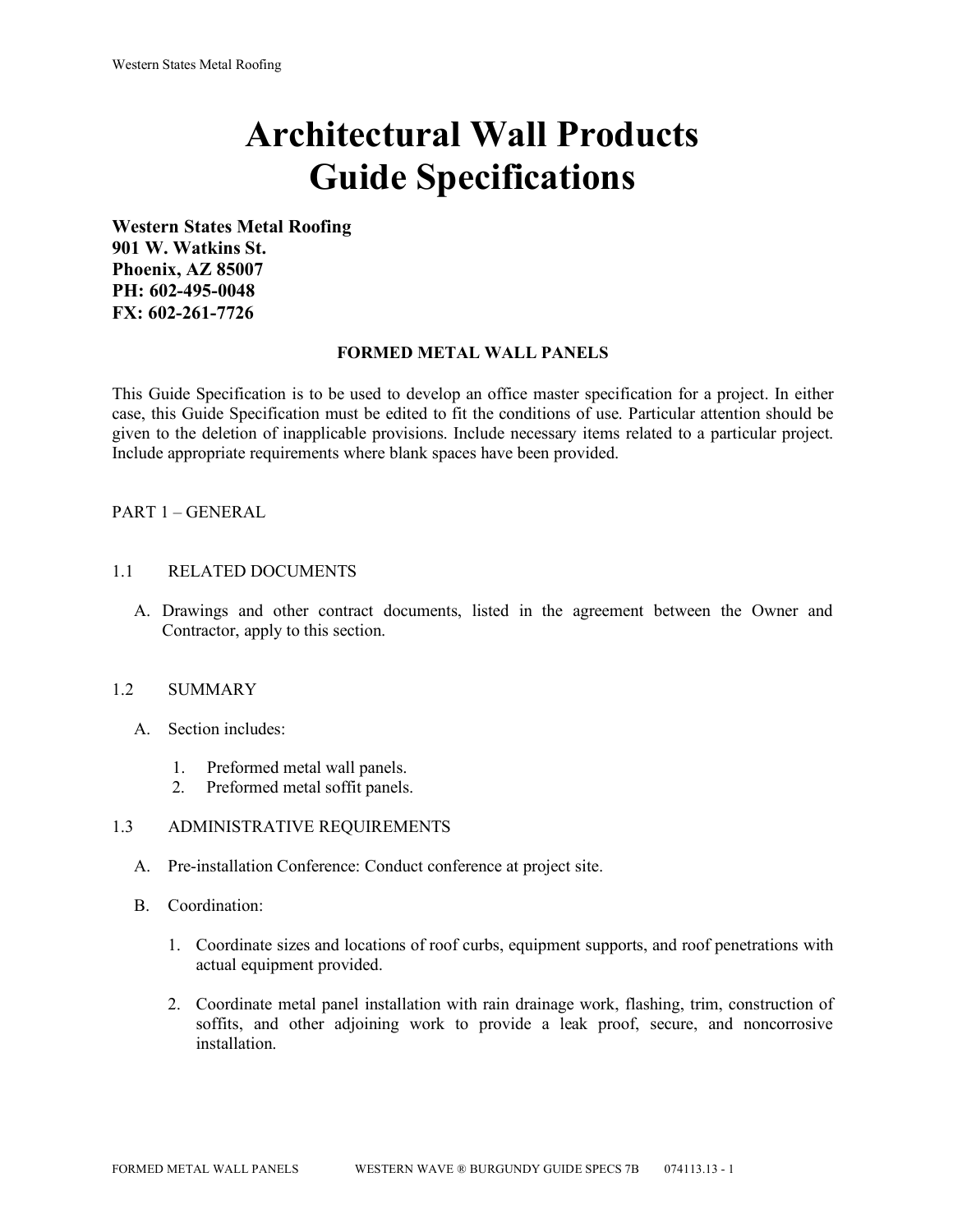## 1.4 SUBMITTALS

- A. Product Data:
	- 1. Include construction details, material descriptions, dimensions of individual components and profiles and finishes for each type of panel and accessory.
- B. Shop Drawings:
	- 1. Include fabrication and installation layouts of metal panels; details of edge conditions, joints, panel profiles, corners, anchorages, attachment system, trim, flashings, closures, accessories and special details.
	- 2. Accessories: Include details of the flashing, trim, and anchorage systems, at a scale of not less than 1-1/2 inches per 12 inches.
- C. Samples:
	- 1. Metal Panels: 12 inches long by actual panel width. Include fasteners, closures, and other metal panel accessories.
- D. Qualification Data: For Installer.
- E. Product Test Reports: For each product, for tests performed by a qualified testing agency.
- F. Filed quality control reports.
- G. Sample Warranties: For special warranties.
- 1.5 QUALITY ASSURANCE
	- A. Installer Qualifications: An entity that employs installers and supervisors who have a minimum of 3 years' experience in the installation of metal roof / wall panels.
	- B. Mockups: Build mockup; to verify selections made under sample submittals and to demonstrate aesthetic effects and set quality standards for fabrication and installation.
- 1.6 DELIVERY, STORAGE AND HANDLING
	- A. Deliver components, metal panels and other manufactured items so as not to be damaged or deformed. Package metal panels for protection during transportation and handling.
	- B. Store metal panels in a manner to prevent bending, warping, twisting and surface damage.
	- C. Stack metal panels horizontally on platforms or pallets, covered with suitable weather tight and ventilated covering. Store metal panels to ensure dryness with positive slope for drainage of water. Do not store metal panels in contact with other materials that might cause staining, denting or other surface damage.
	- D. Retain strippable protective covering on metal panels during installation.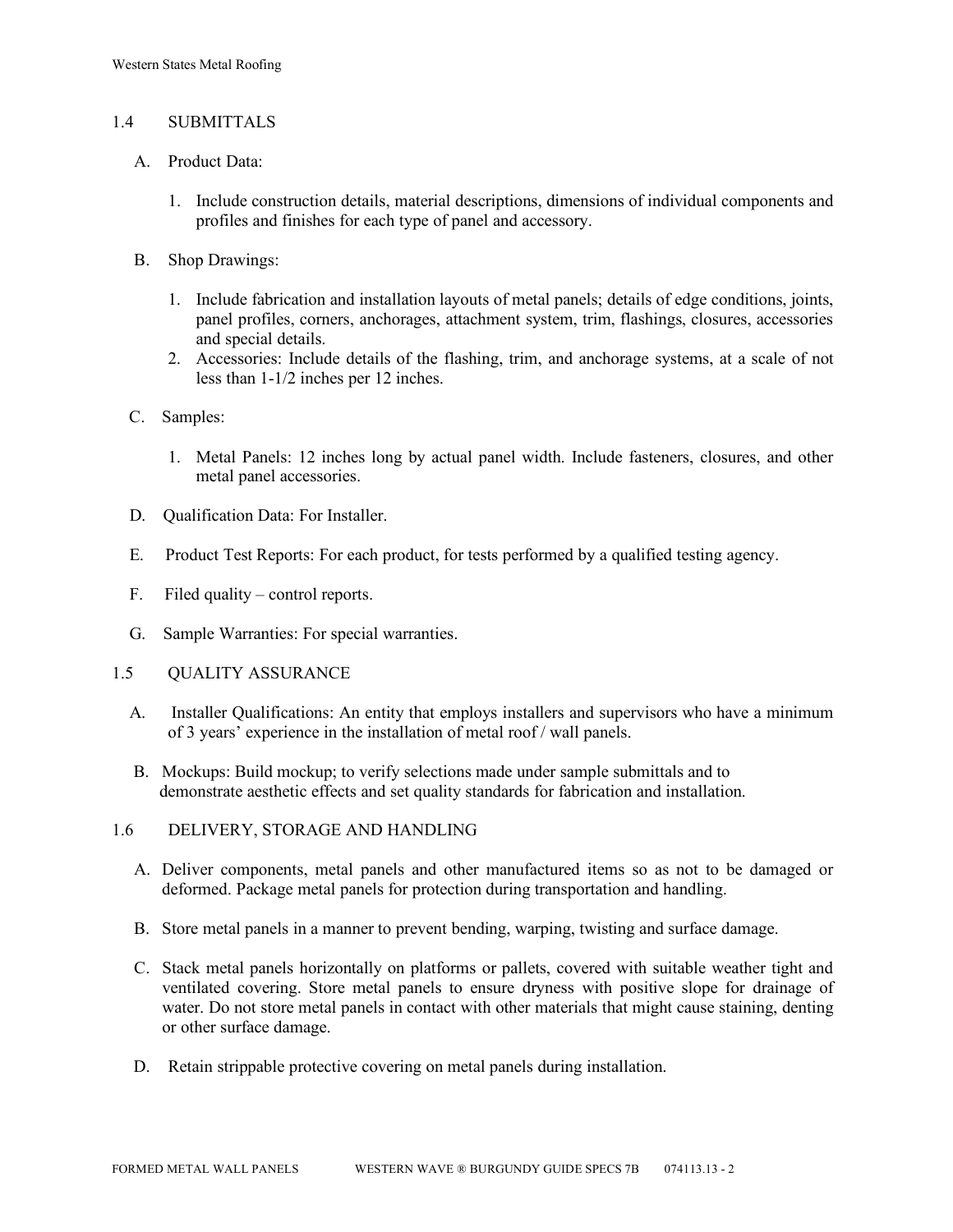## 1.7 FIELD CONDITIONS

A. Weather Limitations: Proceed with installation only when existing and forecasted weather conditions permit assembly of metal panels to be performed according to manufacturers' written instructions and warranty requirements.

## 1.8 WARRANTY

## A. MANUFACTURER'S PRODUCT WARRANTY

1. Manufacturer's standard coating performance warranty, as available for specified installation and environmental conditions. (Contact a WSMR Representative to determine actual warranty criteria)

## B. CONTRACTORS WARRANTY

1. Warrant panels, flashings, sealants, fasteners, and accessories against defective materials and/ or workmanship, to remain watertight and weatherproof with normal usage for two (2) years following Project Substantial Completion date.

## PART 2 – PRODUCTS

## 2.1 MANUFACTURER

 A. Western States Decking, Inc., DBA - Western States Metal Roofing, 901 W. Watkins St., Phoenix, AZ 85007; Ph: (877) 787-5467, Fax: (602) 261-7726.

Email: [sales@metalforroofing.com](mailto:sales@metalforroofing.com) Website: www.metalforroofing.com

B. Substitutions: In accordance with contract documents.

#### 2.2 METAL WALL PANELS

- A. Western Wave ®; Tapered- Rib Profile, Concealed Fastener Metal Wall/Soffit Panels: Metal panel consisting of formed metal sheet with trapezoidal ribs with fastener leg for concealed attachment to wall framing or substrate.
	- 1. Panel Designation: Western Wave ® Panel
	- 2. Metallic- Coated Steel Sheet: Aluminum- zinc alloy- coated steel sheet minimum (Zincalume® or Galvalume®) complying with ASTM A 792/ A 792M, Class AZ50 coating designation; structural quality.
		- a. Nominal Thickness: [24 Gauge]
		- b. Exterior Finish Available In: Cool Tech ® 500 PVDF Paint System

i. Burgundy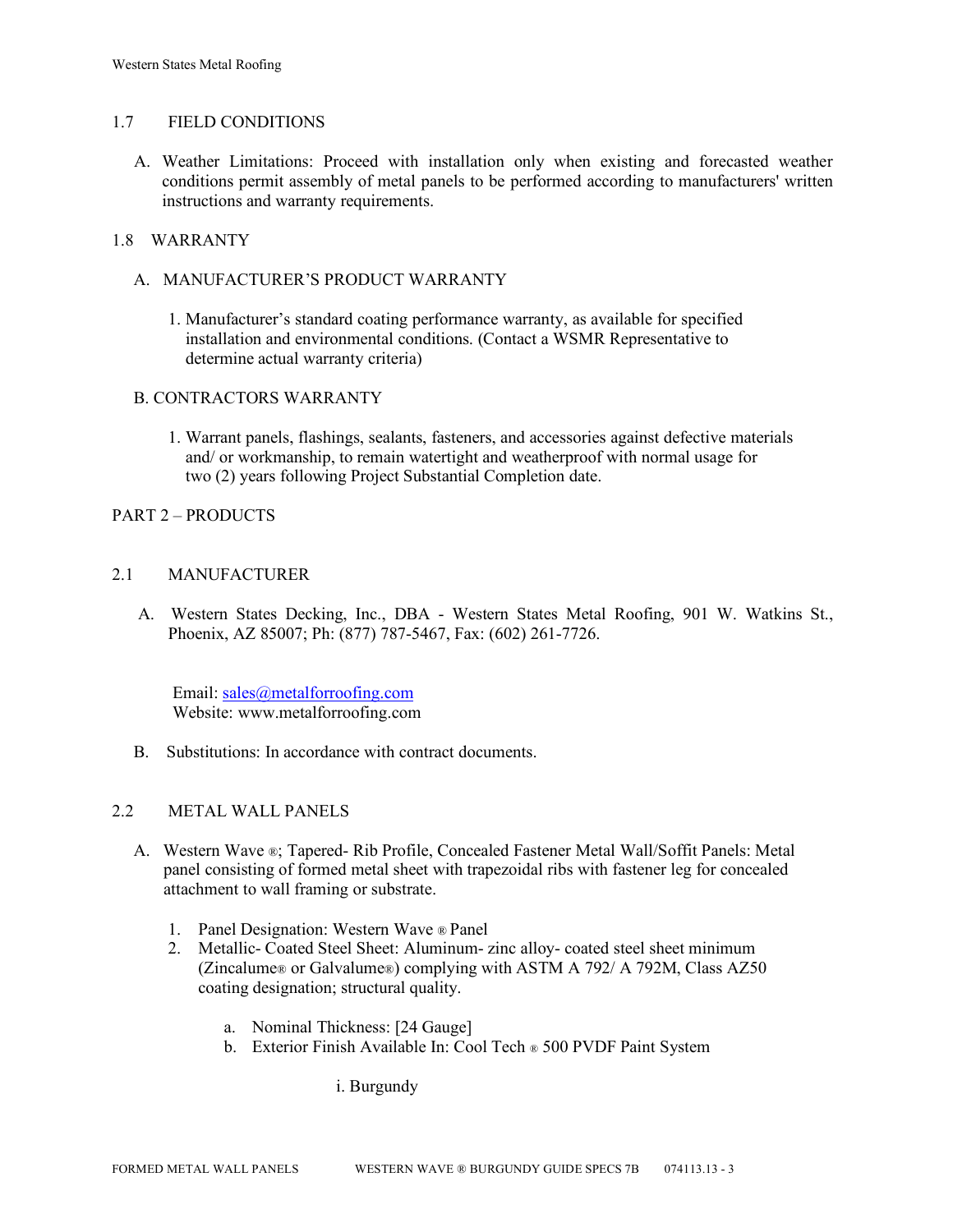- 3. Grade of Steel:
	- a. 24 Gauge Grade 50
- 4. Panel Width: [**16 inches**]
- 5. Panel Height: Nominal 7/8" inch

# 2.3 ACCESSORIES

- A. Self-Adhering, High- Temperature Underlayment: Provide self-adhering, cold applied, sheet underlayment, a minimum of 30 mils thick, specifically designed to withstand high metal temperatures beneath metal roofing. Provide primer when recommended by underlayment manufacturer.
	- 1. Thermal Stability: Stable after testing at 220 deg F; ASTM D 1970.
	- 2. Low- Temperature Flexibility: Passes after testing at minus 20 deg F; ASTM D 1970.
- B. Miscellaneous Metal Sub framing and Furring: ASTM C 645; cold formed, metallic- coated steel sheet, ASTM A 653/ A 653M, G90 coating designation or ASTM A 792/ A 792M, Class AZ55 aluminum- zinc alloy coating designation unless otherwise indicated. Provide manufacture's standard sections as required for support and alignment of metal panel system.
- C. Panel accessories: Provide components required for a complete, weather tight panel system including trim, clips, flashings, sealants, gaskets, fillers, closure strips, and similar items. Match material and finish of metal panels unless otherwise indicated.
	- 1. Closures: Provide closures at eaves and ridges, fabricated of same metal as metal panels.
	- 2. Backing Plates; Provide metal backing plates at panel end splices, fabricated from material recommended by manufacturer.
	- 3. Closure Strips: Closed-cell, expanded, cellular, rubber or cross linked, polyolefin-foam or closed-cell laminated polyethylene; minimum I -inch-thick, flexible closure strips; cut or pre-molded to match metal panel profile. Provide closure strips where indicated or necessary to ensure weather tight construction.
- D. Flashing and Trim: Provide flashing and trim formed from same material as metal panels as required to seal against weather and to provide finished appearance. Finish flashing and trim with same finish systems adjacent metal panels.
- E. Panel Fasteners: Self-tapping screws designed to withstand design loads. Provide EPDM or PVC sealing washers for exposed fasteners.
- F. Panel Sealants: Provide sealant type recommended by manufacturers that are compatible with panel materials are non-staining and do not damage panel finish.
- G. Metal Protection: When dissimilar metals contact each other or corrosive substrates, protect against galvanic.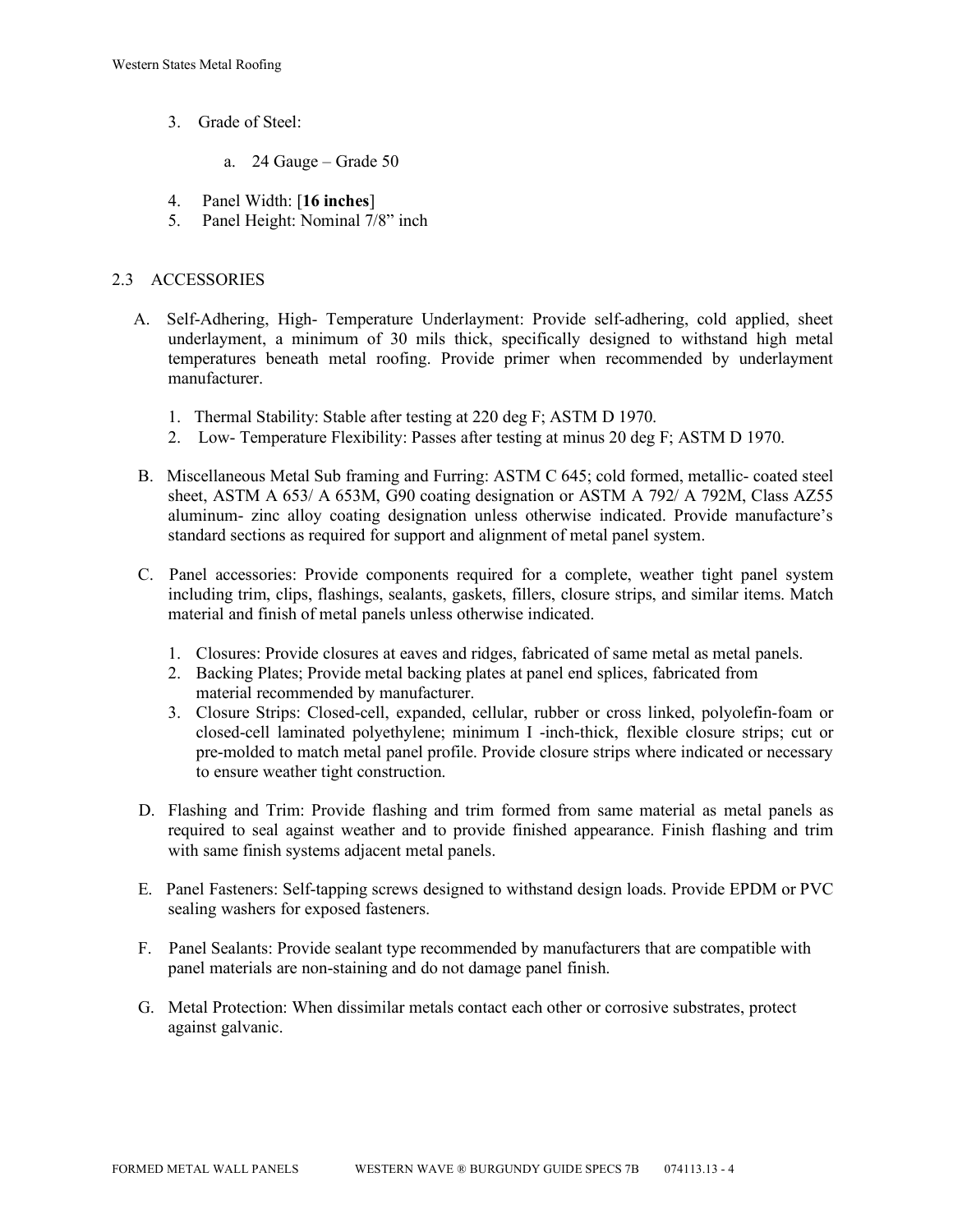# 2.4 FABRICATION

- A. General: Fabricate and finish metal panels and accessories at the factory, by manufacturers standard procedures and processes, as necessary to fulfill indicated performance requirements demonstrated by laboratory testing. Comply with indicated profiles and with dimensional and structural requirements.
- B. Provide panel profile, including major ribs and intermediate stiffening ribs, if any, for full length of panel.
- C. Sheet Metal Flashing and Trim: Fabricate flashing and trim to comply with manufacturer's recommendations and recommendation in SMACNA's "Architectural Sheet Metal Manual" that apply to design, dimensions, metal, and other characteristics of item indicated.

## 2.5 FINISHES

- A. Protect mechanical and painted finishes on exposed surfaces from damage by applying a strippable, temporary protective covering before shipping.
- B. Appearance of Finished Work: Variations in appearance of abutting or adjacent pieces are acceptable if they are within one- half of the range of approved Samples. Noticeable variations in same piece are unacceptable. Variations in appearance of other components are acceptable if they are within the range of approved Samples and are assembled or installed to minimize contrast.
- C. Steel Panels Finish:
	- 1. Exterior Finish: Western States Metal Roofing, Cool Tech ® 500 PVDF Paint System, Fluoropolymer Two – Coat System:  $0.2 - 0.3$  mil primer with  $0.7 - 0.8$  mil 70 percent PVDF fluoropolymer color coat, AAMA 621, meeting solar reflectance index requirements.
	- 2. Interior Finish: Standard Poly backer finish consisting of  $0.2 0.3$  mil primer coat and  $0.3 -$ 0.4 mil wash coat with a minimum total dry film thickness of  $0.5 - 0.7$  mil.

# PART 3- EXECUTION

# 3.1 EXAMINATION

- A. Examine substrates, area, and conditions, with installer present, for compliance with requirements for installation tolerances, metal panel supports, and other conditions affecting performance of the work.
	- 1. Examine wall framing to verify that girths, angles, channels, studs, and other structural panel support members and anchorage have been installed within alignment tolerance required by metal wall panel manufacturer.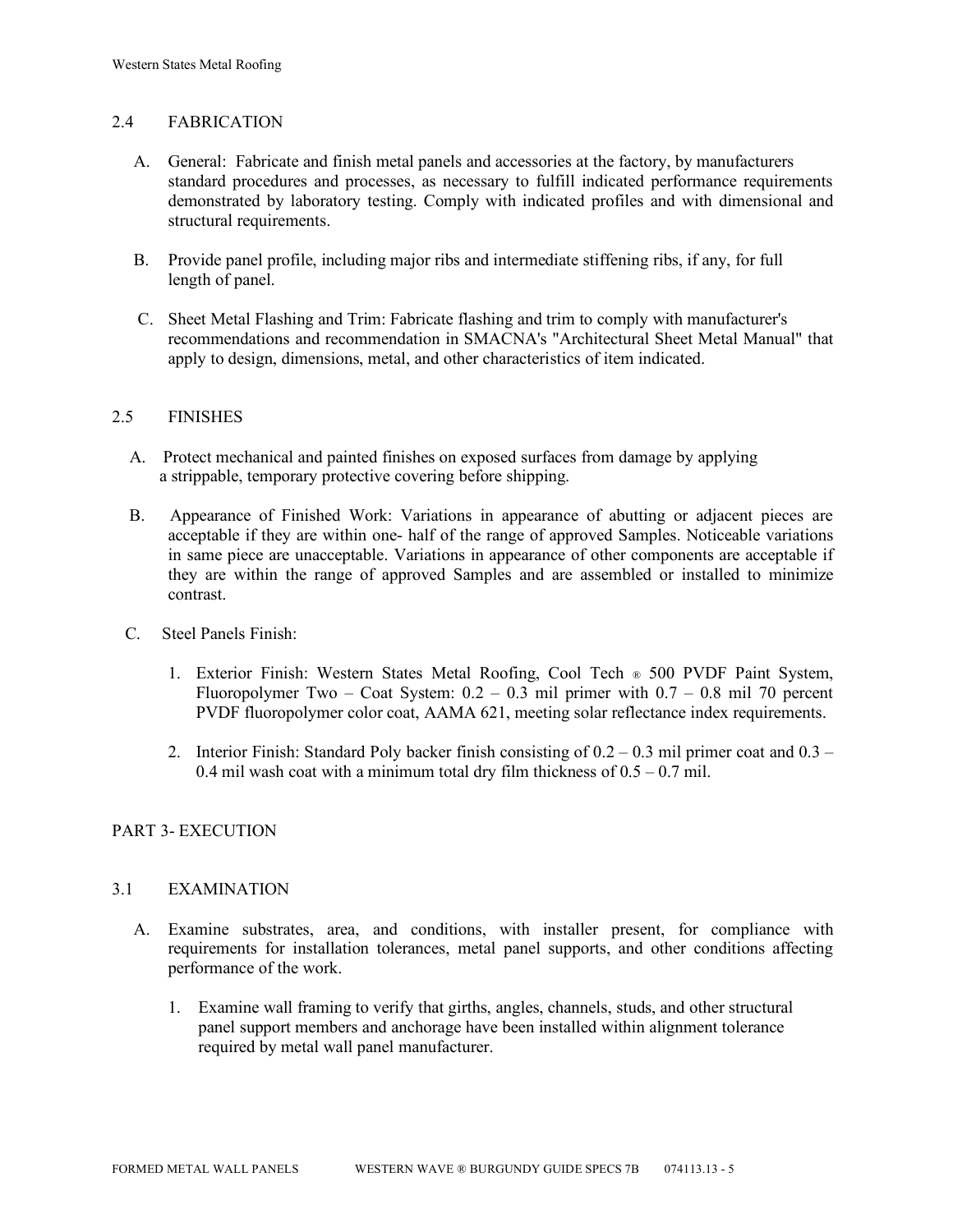- 2. Examine solid roof sheathing to verify that sheathing joints are supported by framing or blocking and that installation is within flatness tolerances required by metal roof panel manufacture.
	- a. Verify that air or water-resistive barriers have been installed over sheathing or backing substrate to prevent air infiltration or water penetration.
- B. Examine roughing-in for components and systems penetrating metal panels to verify actual locations of penetrations relative to seam locations of metal panels before installation.
- C. Proceed with installation only after unsatisfactory conditions have been corrected.

# 3.2 PREPARATION

 A. Miscellaneous Supports; Install sub framing, furring and other miscellaneous panel support members and anchorage according to ASTM C 754 and metal panel manufacturer's written recommendations.

# 3.3 UNDERLAYMENT INSTALLATION

- A. Self- Adhering Sheet Underlayment: Apply primer if required by manufacturer. Comply with temperature restrictions of underlayment manufacturer for installation. Apply at locations indicated on Drawings, wrinkle free, in shingle fashion to shed water, and with end laps of not less than 6 inches staggered 24 inches between courses. Overlap side edges not less than  $3-<sup>1</sup>/<sub>2</sub>$ inches. Roll laps with roller. Cover underlayment within 14 days.
- B. Felt Underlayment: Apply at locations indicated [below] [on drawings], in shingle fashion to shed water. And with lapped joints of not less than 2 inches.
	- 1. Apply over the entire roof surface.
	- 2. Apply on roof not covered by self- adhering sheet underlayment. Lap over edges of self adhering sheet underlayment not less than 3 inches, in shingle fashion to shed water.
- C. Slip Sheet: Apply slip sheet over underlayment before installing metal roof panels.
- D. Flashings: Install flashings to cover underlayment to comply with requirements specified in Section 076200 "Sheet Metal Flashing and Trim."

# 3.4 METAL PANEL INSTALLATION

- A. General: Install metal panels according to manufacturer's written instructions in orientation, sizes, and locations indicated. Install panels perpendicular to supports unless otherwise indicated. Anchor metal panels and other components of the work securely in place, with provisions for thermal and structural movement.
	- 1. Shim or otherwise plumb substrates receiving metal panels.
	- 2. Flash and seal metal panels at perimeter of all openings. Fasten with self-tapping screws. do not begin installation until air or water- resistive barriers and flashings that are concealed by metal panels are installed.
	- 3. Install screw fasteners in predrilled holes.
	- 4. Locate and space fastenings in uniform vertical and horizontal alignment.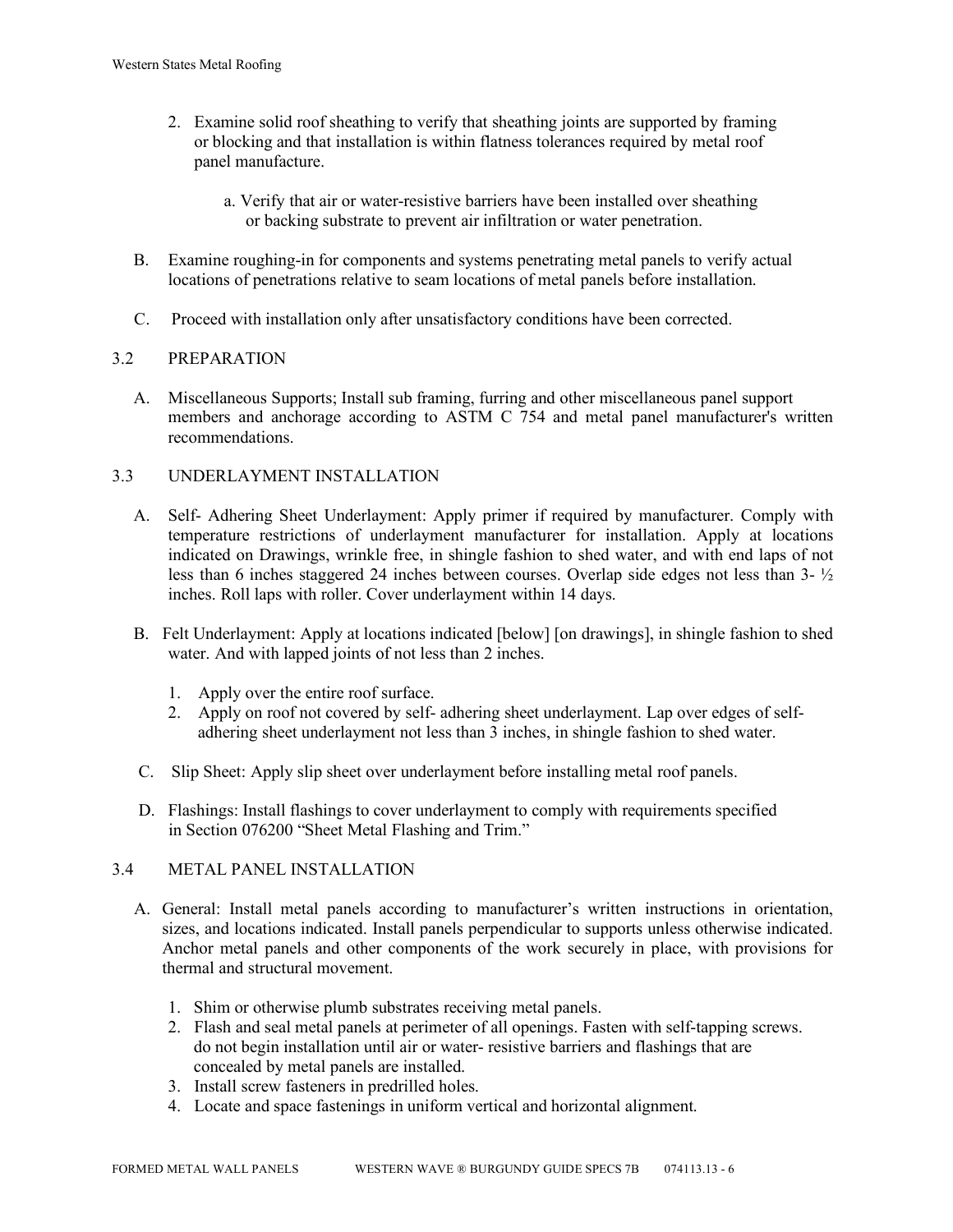- 5. Install flashing and trim as metal panel work proceeds.
- 6. Locate panel splices over, but not attached to, structural supports. Stagger panel splices and end laps to avoid a four – panel lap splice condition.
- 7. Align bottoms of metal panels and fasten with blind rivets, bolts, or self- tapping screws. Fasten flashings and trim around openings and similar elements with self-tapping screws.
- 8. Provide weather tight escutcheons for pipe—and conduit- penetrating panels.

## B. Fasteners:

- 1. Steel Panels: Use galvanized steel fasteners.
- C. Metal Protection: When dissimilar metals contact each other or corrosive substrates, protect against galvanic action.
- D. Lap-Seam Metal Panels: Fasten metal panels to supports with fasteners at each lapped joint at location and spacing recommended by manufacturer.
	- 1. Lap ribbed or fluted sheets one full rib. Apply panels and associated items true to line for neat and weather tight enclosure.
	- 2. Provide metal backed washers under heads of exposed fasteners bearing on weather side of metal panels.
	- 3. Locate and space exposed fasteners in uniform vertical and horizontal alignment. Use proper tools to obtain controlled uniform compression for positive seal without rupture of washer.
	- 4. Install screw fasteners with power tools having controlled torque adjusted to compress Washer tightly without damage to washer, screw threads or panels. Install screws in predrilled holes.
	- 5. Flash and seal pans with weather closures at perimeter of all openings.
- E. Accessory Installation: install accessories with positive anchorage to building and weather tight Mounting, and provide for thermal expansion. Coordinate installation with flashings and other components.
	- 1. Install components, required for a complete metal panel system including trim, copings, corners, seam covers, flashings, sealants, gaskets, fillers, closure strips and similar items. Provide types indicated by metal wall panel manufacturer; or, if not indicated, provide types recommended by metal panel manufacturer.
- F. Flashing and Trim: Comply with performance requirements manufacturer's written installation instructions, and SMACNA's "Architectural Sheet Metal Manual." Provide concealed fasteners where possible and set units true to line and level. Install work with laps, joints and seams that are permanently watertight.
	- 1. Install exposed flashing and trim that is without buckling and tool marks, and that is true to line and levels indicated, with exposed edges folded back to form hems. Install sheet metal flashing and trim to fit substrates and achieve waterproof performance.
	- 2. Expansion Provisions: Provide for thermal expansion of exposed flashing and trim. Space movement joint at a maximum of 10 feet with no joints allowed within 24 inches of corner or intersection. Where lapped expansion provisions cannot be used or would not be sufficiently waterproof, form expansion joints of intermeshing hooked flanges, not less than 1 inch deep, filled with mastic sealant (concealed within joints).